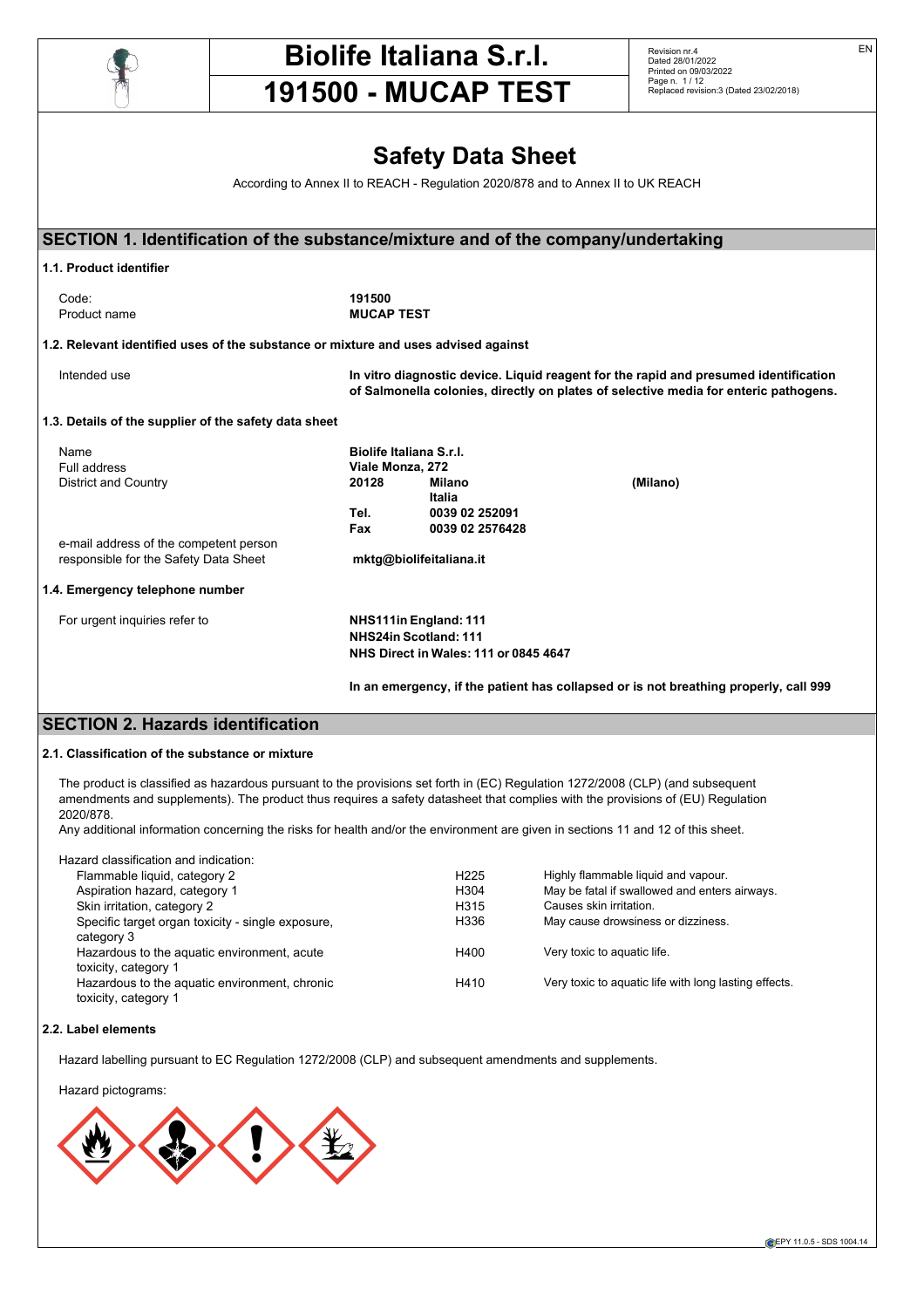

Revision nr.4 Dated 28/01/2022 Printed on 09/03/2022 Page n. 2 / 12 Replaced revision:3 (Dated 23/02/2018)

## **SECTION 2. Hazards identification** ... / >>

| Signal words:                                                                                          | Danger                                                                                                                                                                                                                                                                                                                                                |
|--------------------------------------------------------------------------------------------------------|-------------------------------------------------------------------------------------------------------------------------------------------------------------------------------------------------------------------------------------------------------------------------------------------------------------------------------------------------------|
| Hazard statements:<br>H <sub>225</sub><br>H304<br>H315<br>H336<br>H410                                 | Highly flammable liquid and vapour.<br>May be fatal if swallowed and enters airways.<br>Causes skin irritation.<br>May cause drowsiness or dizziness.<br>Very toxic to aquatic life with long lasting effects.                                                                                                                                        |
| Precautionary statements:<br><b>P210</b><br>P331<br>P280<br>P301+P310<br>P370+P378<br>P <sub>273</sub> | Keep away from heat, hot surfaces, sparks, open flames and other ignition sources. No smoking.<br>Do NOT induce vomiting.<br>Wear protective gloves/ protective clothing / eye protection / face protection.<br>IF SWALLOWED: Immediately call a POISON CENTER / doctor /<br>In case of fire: use to extinguish.<br>Avoid release to the environment. |
| Contains:                                                                                              | <b>HEPTANE</b>                                                                                                                                                                                                                                                                                                                                        |
| 2.3. Other hazards                                                                                     |                                                                                                                                                                                                                                                                                                                                                       |

On the basis of available data, the product does not contain any PBT or vPvB in percentage ≥ than 0,1%.

The product does not contain substances with endocrine disrupting properties in concentration >= 0.1%.

# **SECTION 3. Composition/information on ingredients**

#### **3.2. Mixtures**

| Contains:             |                           |                    |                                                                                                                                                                                                         |
|-----------------------|---------------------------|--------------------|---------------------------------------------------------------------------------------------------------------------------------------------------------------------------------------------------------|
| Identification        | $x =$ Conc. $\%$          |                    | Classification (EC) 1272/2008 (CLP)                                                                                                                                                                     |
| <b>HEPTANE</b><br>CAS | 142-82-5                  | $96 \le x \le 100$ | Flam. Lig. 2 H225, Asp. Tox. 1 H304, Skin Irrit. 2 H315, STOT SE 3 H336,<br>Aquatic Acute 1 H400 M=1, Aquatic Chronic 1 H410 M=1, Classification note<br>according to Annex VI to the CLP Regulation: C |
| EC.<br><b>INDEX</b>   | 205-563-8<br>601-008-00-2 |                    |                                                                                                                                                                                                         |

The full wording of hazard (H) phrases is given in section 16 of the sheet.

# **SECTION 4. First aid measures**

## **4.1. Description of first aid measures**

EYES: Remove contact lenses, if present. Wash immediately with plenty of water for at least 15 minutes, opening the eyelids fully. If problem persists, seek medical advice.

SKIN: Remove contaminated clothing. Rinse skin with a shower immediately. Get medical advice/attention immediately. Wash contaminated clothing before using it again.

INHALATION: Remove to open air. If the subject stops breathing, administer artificial respiration. Get medical advice/attention immediately. INGESTION: Get medical advice/attention immediately. Do not induce vomiting. Do not administer anything not explicitly authorised by a doctor.

### **4.2. Most important symptoms and effects, both acute and delayed**

Specific information on symptoms and effects caused by the product are unknown.

#### **4.3. Indication of any immediate medical attention and special treatment needed**

Information not available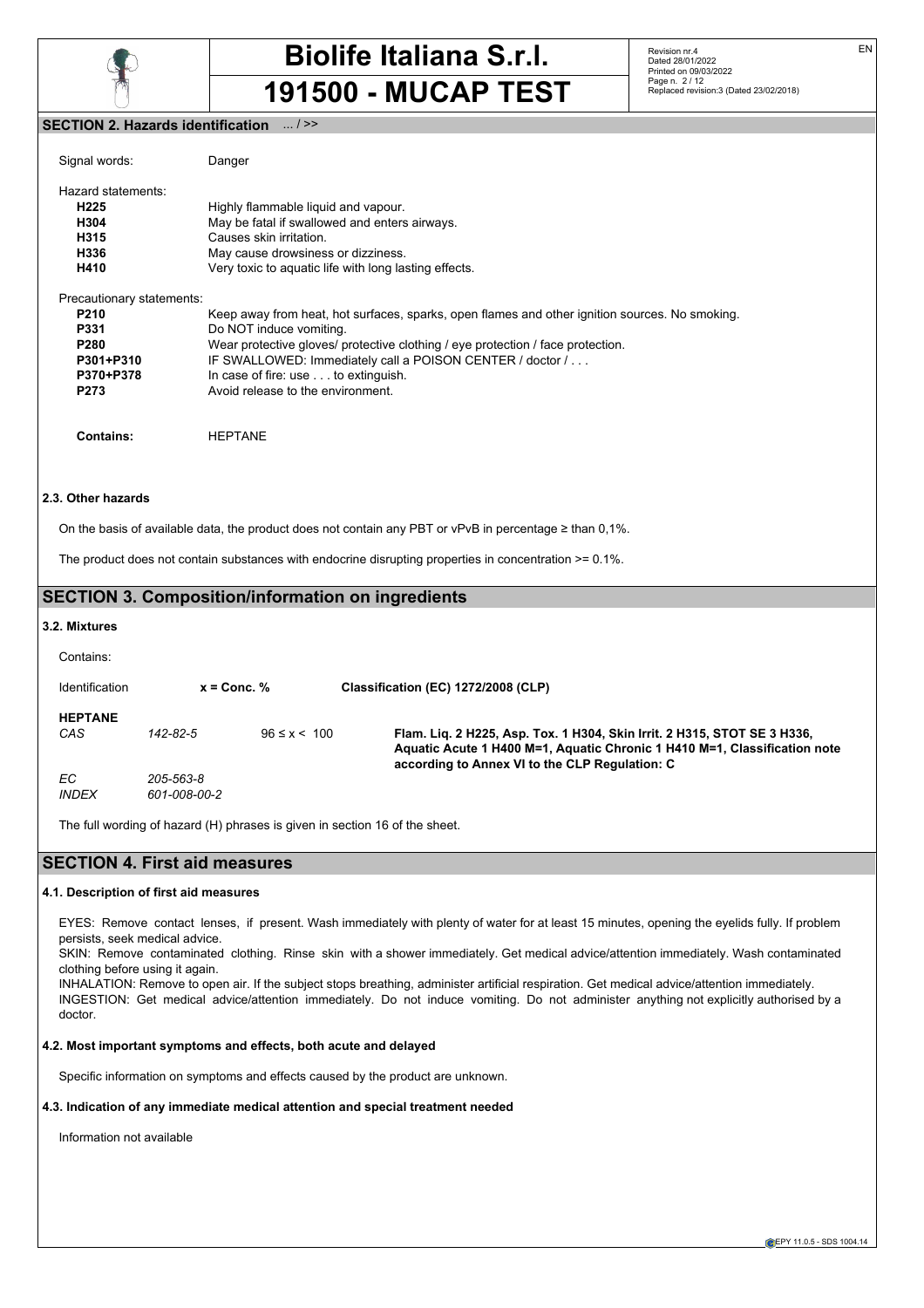

Revision nr.4 Dated 28/01/2022 Printed on 09/03/2022 Page n. 3 / 12 Replaced revision:3 (Dated 23/02/2018)

# **SECTION 5. Firefighting measures**

## **5.1. Extinguishing media**

SUITABLE EXTINGUISHING EQUIPMENT

Extinguishing substances are: carbon dioxide, foam, chemical powder. For product loss or leakage that has not caught fire, water spray can be used to disperse flammable vapours and protect those trying to stem the leak.

UNSUITABLE EXTINGUISHING EQUIPMENT

Do not use jets of water. Water is not effective for putting out fires but can be used to cool containers exposed to flames to prevent explosions.

### **5.2. Special hazards arising from the substance or mixture**

HAZARDS CAUSED BY EXPOSURE IN THE EVENT OF FIRE Excess pressure may form in containers exposed to fire at a risk of explosion. Do not breathe combustion products.

### **5.3. Advice for firefighters**

GENERAL INFORMATION

Use jets of water to cool the containers to prevent product decomposition and the development of substances potentially hazardous for health. Always wear full fire prevention gear. Collect extinguishing water to prevent it from draining into the sewer system. Dispose of contaminated water used for extinction and the remains of the fire according to applicable regulations. SPECIAL PROTECTIVE EQUIPMENT FOR FIRE-FIGHTERS

Normal fire fighting clothing i.e. fire kit (BS EN 469), gloves (BS EN 659) and boots (HO specification A29 and A30) in combination with self-contained open circuit positive pressure compressed air breathing apparatus (BS EN 137).

## **SECTION 6. Accidental release measures**

#### **6.1. Personal precautions, protective equipment and emergency procedures**

Block the leakage if there is no hazard.

Wear suitable protective equipment (including personal protective equipment referred to under Section 8 of the safety data sheet) to prevent any contamination of skin, eyes and personal clothing. These indications apply for both processing staff and those involved in emergency procedures.

Send away individuals who are not suitably equipped. Use explosion-proof equipment. Eliminate all sources of ignition (cigarettes, flames, sparks, etc.) from the leakage site.

## **6.2. Environmental precautions**

The product must not penetrate into the sewer system or come into contact with surface water or ground water.

#### **6.3. Methods and material for containment and cleaning up**

Collect the leaked product into a suitable container. Evaluate the compatibility of the container to be used, by checking section 10. Absorb the remainder with inert absorbent material.

Make sure the leakage site is well aired. Contaminated material should be disposed of in compliance with the provisions set forth in point 13.

#### **6.4. Reference to other sections**

Any information on personal protection and disposal is given in sections 8 and 13.

# **SECTION 7. Handling and storage**

#### **7.1. Precautions for safe handling**

Keep away from heat, sparks and naked flames; do not smoke or use matches or lighters. Without adequate ventilation, vapours may accumulate at ground level and, if ignited, catch fire even at a distance, with the danger of backfire. Avoid bunching of electrostatic charges. When performing transfer operations involving large containers, connect to an earthing system and wear antistatic footwear. Vigorous stirring and flow through the tubes and equipment may cause the formation and accumulation of electrostatic charges. In order to avoid the risk of fires and explosions, never use compressed air when handling. Open containers with caution as they may be pressurised. Do not eat, drink or smoke during use. Avoid leakage of the product into the environment.

#### **7.2. Conditions for safe storage, including any incompatibilities**

Store only in the original container. Store the containers sealed, in a well ventilated place, away from direct sunlight. Store in a cool and well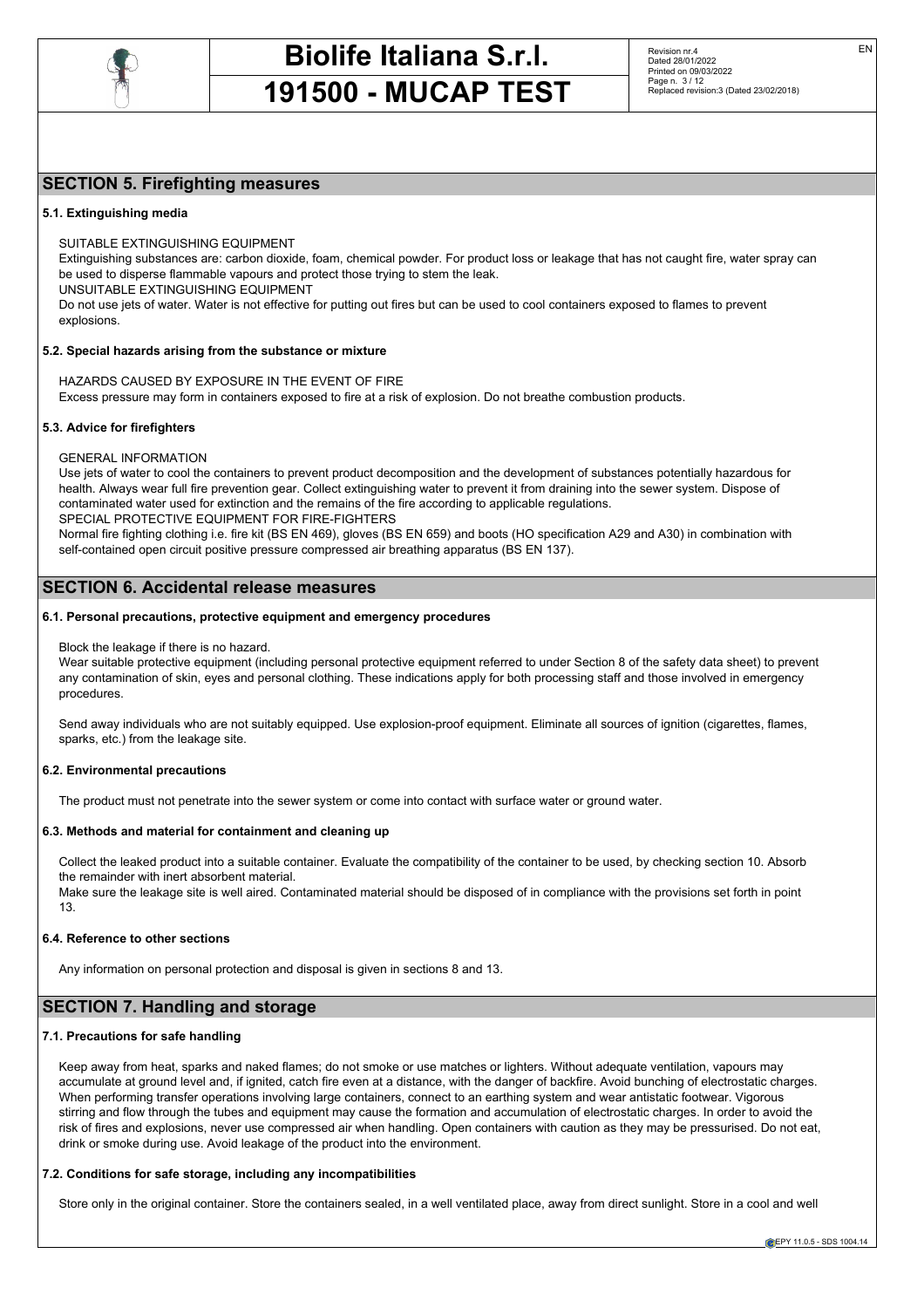

Revision nr.4 Dated 28/01/2022 Printed on 09/03/2022 Page n. 4 / 12 Replaced revision:3 (Dated 23/02/2018)

# **SECTION 7. Handling and storage** ... / >>

ventilated place, keep far away from sources of heat, naked flames and sparks and other sources of ignition. Keep containers away from any incompatible materials, see section 10 for details.

## **7.3. Specific end use(s)**

Information not available

# **SECTION 8. Exposure controls/personal protection**

### **8.1. Control parameters**

Regulatory References:

| <b>DEU</b> | Deutschland      | Technischen Regeln für Gefahrstoffe (TRGS 900) - Liste der Arbeitsplatzgrenzwerte und<br>Kurzzeitwerte. MAK- und BAT-Werte-Liste 2020, Ständige Senatskommission zur Prüfung                                                                                                                                                                                   |
|------------|------------------|----------------------------------------------------------------------------------------------------------------------------------------------------------------------------------------------------------------------------------------------------------------------------------------------------------------------------------------------------------------|
|            |                  | gesundheitsschädlicher Arbeitsstoffe, Mitteilung 56                                                                                                                                                                                                                                                                                                            |
| <b>ESP</b> | España           | Límites de exposición profesional para agentes químicos en España 2021                                                                                                                                                                                                                                                                                         |
| <b>FRA</b> | France           | Valeurs limites d'exposition professionnelle aux agents chimiques en France. ED 984 - INRS                                                                                                                                                                                                                                                                     |
| <b>GRC</b> | Ελλάδα           | Π.Δ. 26/2020 (ΦΕΚ 50/Α` 6.3.2020) Εναρμόνιση της ελληνικής νομοθεσίας προς τις διατάξεις των<br>οδηγιών 2017/2398/ΕΕ, 2019/130/ΕΕ και 2019/983/ΕΕ «για την τροποποίηση της οδηγίας<br>2004/37/ΕΚ "σχετικά με την προστασία των εργαζομένων από τους κινδύνους που συνδέονται με<br>την έκθεση σε καρκινογόνους ή μεταλλαξιγόνους παράγοντες κατά την εργασία"» |
| <b>HRV</b> | Hrvatska         | Pravilnik o izmjenama i dopunama Pravilnika o zaštiti radnika od izloženosti opasnimkemikalijama                                                                                                                                                                                                                                                               |
|            |                  | na radu, graničnim vrijednostima izloženosti i biološkim graničnim vrijednostima (NN 1/2021)                                                                                                                                                                                                                                                                   |
| ITA        | Italia           | Decreto Legislativo 9 Aprile 2008, n.81                                                                                                                                                                                                                                                                                                                        |
| <b>NOR</b> | Norge            | Forskrift om endring i forskrift om tiltaksverdier og grenseverdier for fysiske og kjemiske faktorer i                                                                                                                                                                                                                                                         |
|            |                  | arbeidsmiljøet samt smitterisikogrupper for biologiske faktorer (forskrift om tiltaks- og                                                                                                                                                                                                                                                                      |
|            |                  | grenseverdier), 21. august 2018 nr. 1255                                                                                                                                                                                                                                                                                                                       |
| <b>PRT</b> | Portugal         | Decreto-Lei n.º 1/2021 de 6 de janeiro, valores-limite de exposição profissional indicativos para os                                                                                                                                                                                                                                                           |
|            |                  | agentes químicos. Decreto-Lei n.º 35/2020 de 13 de julho, proteção dos trabalhadores contra os                                                                                                                                                                                                                                                                 |
|            |                  | riscos ligados à exposição durante o trabalho a agentes cancerígenos ou mutagénicos                                                                                                                                                                                                                                                                            |
| <b>POL</b> | Polska           | Rozporządzenie ministra rozwoju, pracy i technologii z dnia 18 lutego 2021 r. Zmieniające                                                                                                                                                                                                                                                                      |
|            |                  | rozporządzenie w sprawie najwyższych dopuszczalnych stężeń i natężeń czynników szkodliwych                                                                                                                                                                                                                                                                     |
|            |                  | dla zdrowia w środowisku pracy                                                                                                                                                                                                                                                                                                                                 |
| <b>ROU</b> | România          | Hotărârea nr. 53/2021 pentru modificarea hotărârii guvernului nr. 1.218/2006, precum și pentru<br>modificarea si completarea hotărârii quvernului nr. 1.093/2006                                                                                                                                                                                               |
| <b>SVN</b> | Slovenija        | Pravilnik o varovanju delavcev pred tveganji zaradi izpostavljenosti kemičnim snovem pri delu                                                                                                                                                                                                                                                                  |
|            |                  | (Uradni list RS, št. 100/01, 39/05, 53/07, 102/10, 43/11 - ZVZD-1, 38/15, 78/18 in 78/19)                                                                                                                                                                                                                                                                      |
| <b>TUR</b> | Türkiye          | Kimyasal Maddelerle Calısmalarda Sağlık ve Güvenlik Önlemleri Hakkında Yönetmelik                                                                                                                                                                                                                                                                              |
|            |                  | 12.08.2013 / 28733                                                                                                                                                                                                                                                                                                                                             |
| <b>GBR</b> | United Kingdom   | EH40/2005 Workplace exposure limits (Fourth Edition 2020)                                                                                                                                                                                                                                                                                                      |
| EU         | OEL EU           | Directive (EU) 2019/1831; Directive (EU) 2019/130; Directive (EU) 2019/983; Directive (EU)                                                                                                                                                                                                                                                                     |
|            |                  | 2017/2398; Directive (EU) 2017/164; Directive 2009/161/EU; Directive 2006/15/EC; Directive                                                                                                                                                                                                                                                                     |
|            |                  | 2004/37/EC; Directive 2000/39/EC; Directive 98/24/EC; Directive 91/322/EEC.                                                                                                                                                                                                                                                                                    |
|            | <b>TLV-ACGIH</b> | ACGIH 2020                                                                                                                                                                                                                                                                                                                                                     |
|            |                  |                                                                                                                                                                                                                                                                                                                                                                |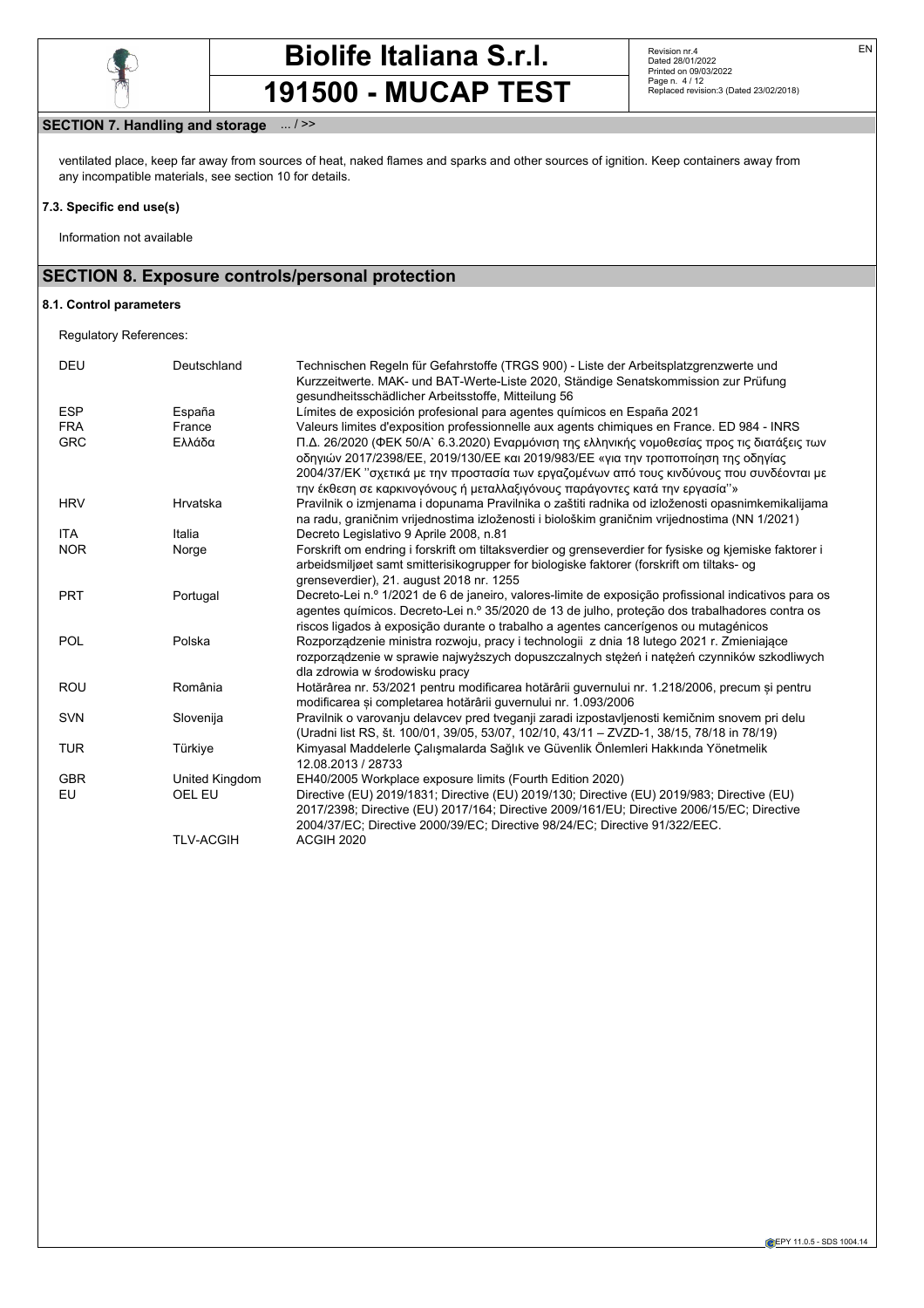

Revision nr.4 Dated 28/01/2022 Printed on 09/03/2022 Page n. 5 / 12 Replaced revision:3 (Dated 23/02/2018)

# **SECTION 8. Exposure controls/personal protection**

| <b>HEPTANE</b>                                 |            |                      |          |            |          |                    |                        |         |          |
|------------------------------------------------|------------|----------------------|----------|------------|----------|--------------------|------------------------|---------|----------|
| <b>Threshold Limit Value</b>                   |            |                      |          |            |          |                    |                        |         |          |
| Type                                           | Country    | TWA/8h               |          | STEL/15min |          |                    | Remarks / Observations |         |          |
|                                                |            | mg/m3                | ppm      | mg/m3      | ppm      |                    |                        |         |          |
| <b>MAK</b>                                     | <b>DEU</b> | 2100                 | 500      | 2100       | 500      |                    |                        |         |          |
| <b>VLA</b>                                     | <b>ESP</b> | 2085                 | 500      |            |          |                    | Como n-Eptano          |         |          |
| <b>VLEP</b>                                    | <b>FRA</b> | 1668                 | 400      | 2085       | 500      |                    |                        |         |          |
| <b>TLV</b>                                     | <b>GRC</b> | 2000                 | 500      | 2000       | 500      |                    |                        |         |          |
| <b>GVI/KGVI</b>                                | <b>HRV</b> | 2085                 | 500      |            |          | <b>SKIN</b>        |                        |         |          |
| <b>VLEP</b>                                    | <b>ITA</b> | 2085                 | 500      |            |          |                    |                        |         |          |
| <b>TLV</b>                                     | <b>NOR</b> | 800                  | 200      |            |          |                    |                        |         |          |
| <b>VLE</b>                                     | <b>PRT</b> | 2085                 | 500      |            |          |                    |                        |         |          |
| NDS/NDSCh                                      | <b>POL</b> | 1200                 |          | 2000       |          |                    |                        |         |          |
| <b>TLV</b>                                     | <b>ROU</b> | 2085                 | 500      |            |          |                    |                        |         |          |
| MV                                             | <b>SVN</b> | 2085                 | 500      | 2085       | 500      |                    |                        |         |          |
| <b>ESD</b>                                     | <b>TUR</b> | 2085                 | 500      |            |          |                    |                        |         |          |
| WEL                                            | <b>GBR</b> | 2085                 | 500      |            |          |                    |                        |         |          |
| OEL                                            | EU         | 2085                 | 500      |            |          |                    |                        |         |          |
| <b>TLV-ACGIH</b>                               |            | 1639                 | 400      | 2049       | 500      |                    |                        |         |          |
| Health - Derived no-effect level - DNEL / DMEL |            |                      |          |            |          |                    |                        |         |          |
|                                                |            | Effects on consumers |          |            |          | Effects on workers |                        |         |          |
| Route of exposure                              |            | Acute<br>Acute       |          | Chronic    | Chronic  | Acute              | Acute                  | Chronic | Chronic  |
|                                                |            | local                | systemic | local      | systemic | local              | systemic               | local   | systemic |
| Oral                                           |            |                      |          |            | 149      |                    |                        |         | 300      |
|                                                |            |                      |          |            | mg/kg/d  |                    |                        |         |          |
| Inhalation                                     |            |                      |          |            | 477      |                    |                        |         | 2085     |
|                                                |            |                      |          |            | day      |                    |                        |         | mg/m3    |
| Skin                                           |            |                      |          |            | 149      |                    |                        |         | 300      |
|                                                |            |                      |          |            | mg/kg/d  |                    |                        |         | mg/kg/d  |

Legend:

(C) = CEILING ; INHAL = Inhalable Fraction ; RESP = Respirable Fraction ; THORA = Thoracic Fraction.

VND = hazard identified but no DNEL/PNEC available ; NEA = no exposure expected ; NPI = no hazard identified.

#### **8.2. Exposure controls**

As the use of adequate technical equipment must always take priority over personal protective equipment, make sure that the workplace is well aired through effective local aspiration.

When choosing personal protective equipment, ask your chemical substance supplier for advice.

Personal protective equipment must be CE marked, showing that it complies with applicable standards.

Provide an emergency shower with face and eye wash station.

HAND PROTECTION

Protect hands with category III work gloves (see standard EN 374).

The following should be considered when choosing work glove material: compatibility, degradation, failure time and permeability.

The work gloves' resistance to chemical agents should be checked before use, as it can be unpredictable. The gloves' wear time depends on the duration and type of use.

SKIN PROTECTION

Wear category II professional long-sleeved overalls and safety footwear (see Regulation 2016/425 and standard EN ISO 20344). Wash body with soap and water after removing protective clothing.

Consider the appropriateness of providing antistatic clothing in the case of working environments in which there is a risk of explosion. EYE PROTECTION

Wear airtight protective goggles (see standard EN 166).

RESPIRATORY PROTECTION

If the threshold value (e.g. TLV-TWA) is exceeded for the substance or one of the substances present in the product, wear a mask with a type AX filter, whose limit of use will be defined by the manufacturer (see standard EN 14387). In the presence of gases or vapours of various kinds and/or gases or vapours containing particulate (aerosol sprays, fumes, mists, etc.) combined filters are required. Respiratory protection devices must be used if the technical measures adopted are not suitable for restricting the worker's exposure to the threshold values considered. The protection provided by masks is in any case limited.

If the substance considered is odourless or its olfactory threshold is higher than the corresponding TLV-TWA and in the case of an emergency, wear open-circuit compressed air breathing apparatus (in compliance with standard EN 137) or external air-intake breathing apparatus (in compliance with standard EN 138). For a correct choice of respiratory protection device, see standard EN 529. ENVIRONMENTAL EXPOSURE CONTROLS

The emissions generated by manufacturing processes, including those generated by ventilation equipment, should be checked to ensure compliance with environmental standards.

Product residues must not be indiscriminately disposed of with waste water or by dumping in waterways.

EN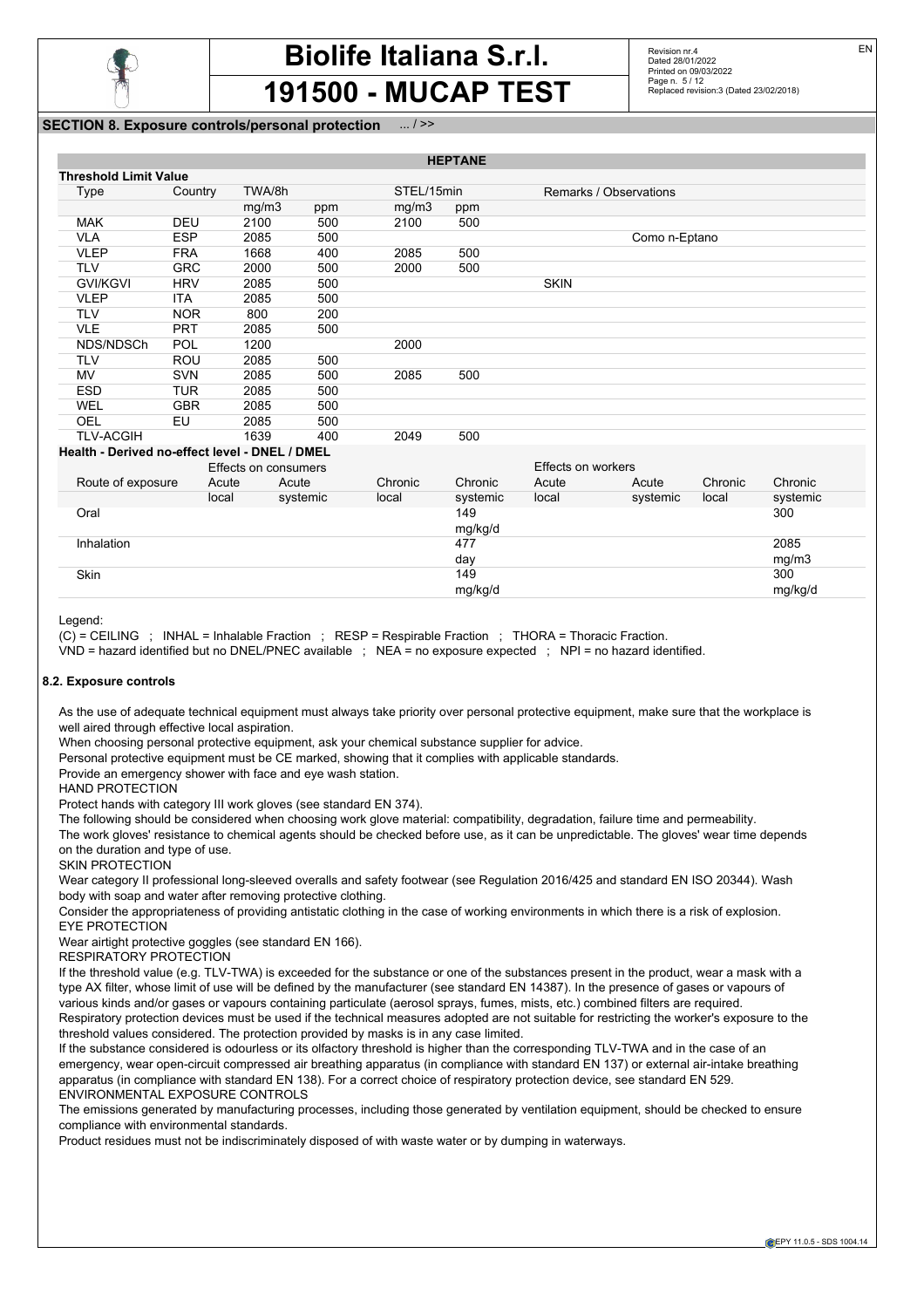

Revision nr.4 Dated 28/01/2022 Printed on 09/03/2022 Page n. 6/12 Replaced revision:3 (Dated 23/02/2018)

# **SECTION 9. Physical and chemical properties**

## **9.1. Information on basic physical and chemical properties**

| <b>Properties</b>                      |            | Value          | Information |
|----------------------------------------|------------|----------------|-------------|
| Appearance                             |            | liquid         |             |
| Colour                                 |            | Not available  |             |
| Odour                                  |            | Not available  |             |
| Melting point / freezing point         |            | Not available  |             |
| Initial boiling point                  | $\geq$     | 35<br>°С       |             |
| Flammability                           |            | Not available  |             |
| Lower explosive limit                  |            | 1,1            |             |
| Upper explosive limit                  |            | 7              |             |
| Flash point                            | $\epsilon$ | 23<br>°C       |             |
| Auto-ignition temperature              |            | °C<br>223      |             |
| рH                                     |            | 6              | Temperature |
| Kinematic viscosity                    |            | Not available  |             |
| Solubility                             |            | Not available  |             |
| Partition coefficient: n-octanol/water |            | Not available  |             |
| Vapour pressure                        |            | Not available  |             |
| Density and/or relative density        |            | Not available  |             |
| Relative vapour density                |            | Not available  |             |
| Particle characteristics               |            | Not applicable |             |
|                                        |            |                |             |

#### **9.2. Other information**

9.2.1. Information with regard to physical hazard classes

Information not available

9.2.2. Other safety characteristics

Information not available

# **SECTION 10. Stability and reactivity**

## **10.1. Reactivity**

There are no particular risks of reaction with other substances in normal conditions of use.

#### **10.2. Chemical stability**

The product is stable in normal conditions of use and storage.

#### **10.3. Possibility of hazardous reactions**

The vapours may also form explosive mixtures with the air.

#### **10.4. Conditions to avoid**

Avoid overheating. Avoid bunching of electrostatic charges. Avoid all sources of ignition.

#### **10.5. Incompatible materials**

Information not available

## **10.6. Hazardous decomposition products**

In the event of thermal decomposition or fire, gases and vapours that are potentially dangerous to health may be released.

# **SECTION 11. Toxicological information**

In the absence of experimental data for the product itself, health hazards are evaluated according to the properties of the substances it contains, using the criteria specified in the applicable regulation for classification.

It is therefore necessary to take into account the concentration of the individual hazardous substances indicated in section 3, to evaluate the toxicological effects of exposure to the product.

Temperature: 25 °C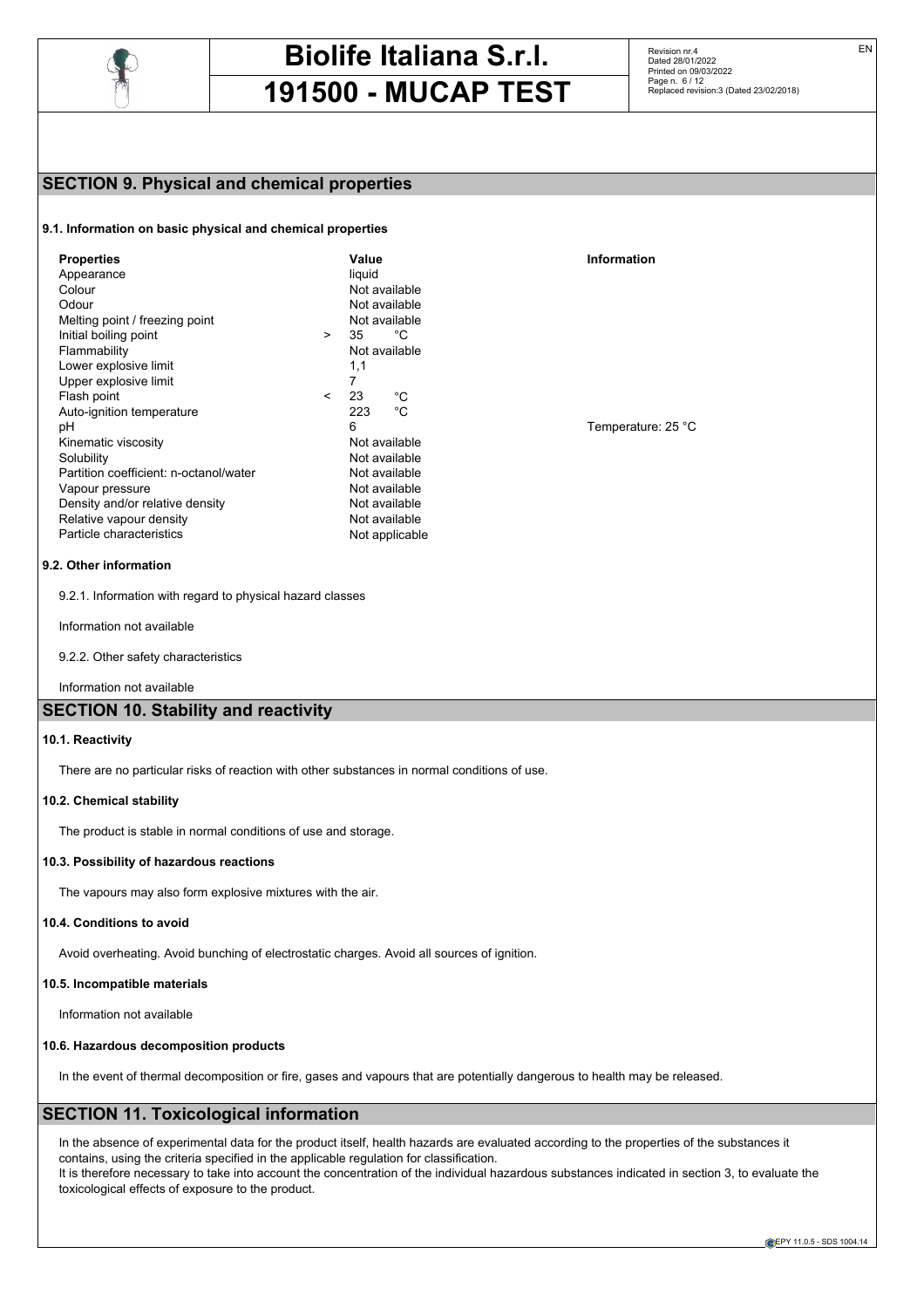

Revision nr.4 Dated 28/01/2022 Printed on 09/03/2022 Page n. 7 / 12 Replaced revision:3 (Dated 23/02/2018) EN

**SECTION 11. Toxicological information** ... / >>

### **11.1. Information on hazard classes as defined in Regulation (EC) No 1272/2008**

Metabolism, toxicokinetics, mechanism of action and other information

Information not available

Information on likely routes of exposure

Information not available

Delayed and immediate effects as well as chronic effects from short and long-term exposure

Information not available

Interactive effects

Information not available

ACUTE TOXICITY

ATE (Inhalation) of the mixture: Not classified (no significant component) ATE (Oral) of the mixture:  $\blacksquare$  Not classified (no significant component) ATE (Dermal) of the mixture: Not classified (no significant component)

HEPTANE LD50 (Oral): > 5000 mg/kg Rat LD50 (Dermal):<br>
LC50 (Inhalation vapours):<br>
> 29.29 mg/l/4h Rat LC50 (Inhalation vapours):

## SKIN CORROSION / IRRITATION

Causes skin irritation

SERIOUS EYE DAMAGE / IRRITATION

Does not meet the classification criteria for this hazard class

RESPIRATORY OR SKIN SENSITISATION

Does not meet the classification criteria for this hazard class

Respiratory sensitization

Information not available

Skin sensitization

Information not available

GERM CELL MUTAGENICITY

Does not meet the classification criteria for this hazard class

CARCINOGENICITY

Does not meet the classification criteria for this hazard class

REPRODUCTIVE TOXICITY

Does not meet the classification criteria for this hazard class

Adverse effects on sexual function and fertility

Information not available

Adverse effects on development of the offspring

Information not available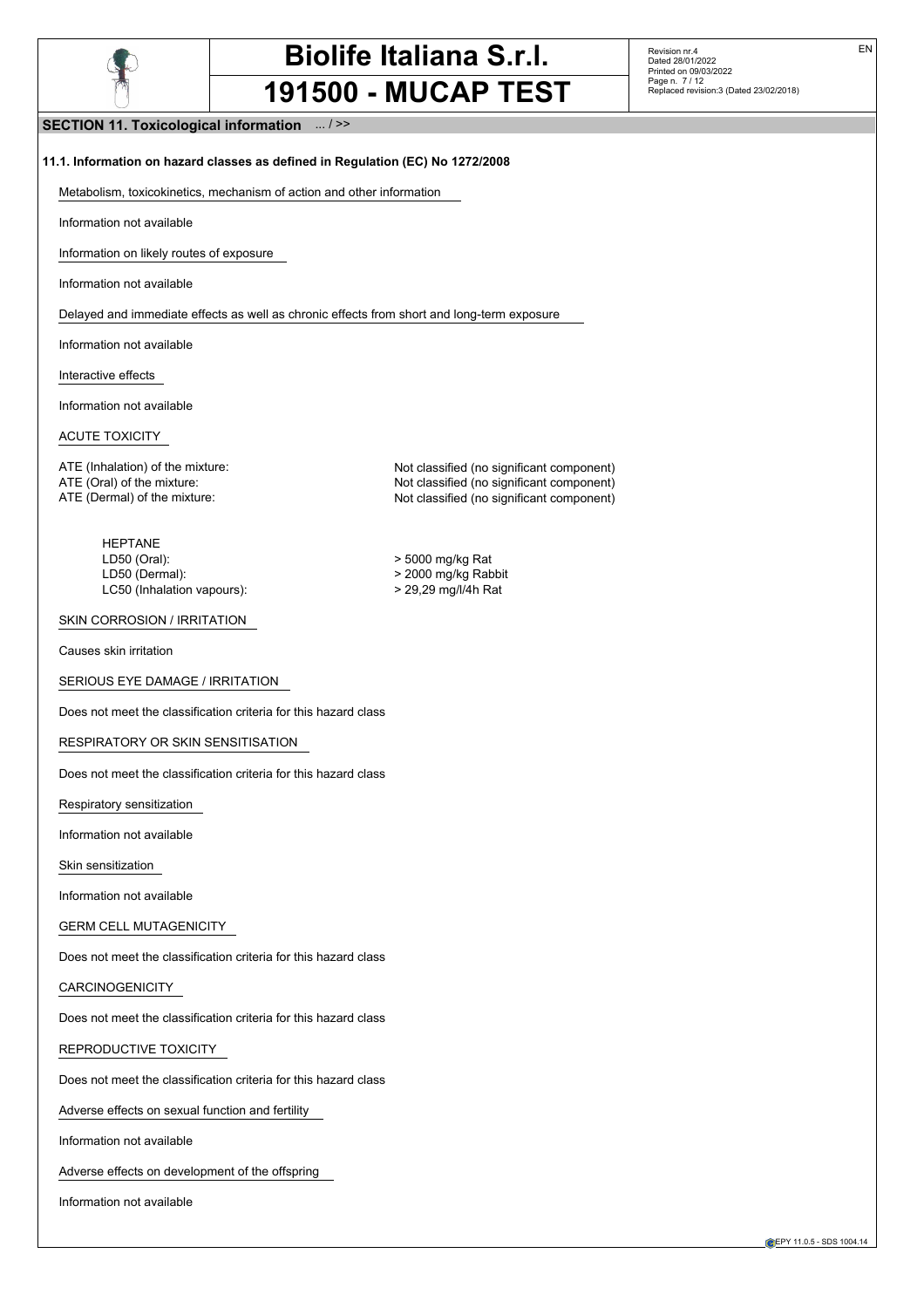

Revision nr.4 Dated 28/01/2022 Printed on 09/03/2022 Page n. 8 / 12 Replaced revision:3 (Dated 23/02/2018)

## **SECTION 11. Toxicological information** ... / >>

Effects on or via lactation

Information not available

STOT - SINGLE EXPOSURE

May cause drowsiness or dizziness

Target organ

Information not available

Route of exposure

Information not available

STOT - REPEATED EXPOSURE

Does not meet the classification criteria for this hazard class

Target organ

Information not available

Route of exposure

Information not available

ASPIRATION HAZARD

Toxic for aspiration

#### **11.2. Information on other hazards**

Based on the available data, the product does not contain substances listed in the main European lists of potential or suspected endocrine disruptors with human health effects under evaluation.

# **SECTION 12. Ecological information**

This product is dangerous for the environment and highly toxic for aquatic organisms. In the long term, it have negative effects on aquatic environment.

## **12.1. Toxicity**

| <b>HFPTANF</b><br>LC50 - for Fish<br>EC50 - for Crustacea<br>EC50 - for Algae / Aquatic Plants | 375 mg/l/96h Tilapia mossambica<br>82,5 mg/l/48h Daphnia magna<br>1,5 mg/l/72h Algae |
|------------------------------------------------------------------------------------------------|--------------------------------------------------------------------------------------|
| 12.2. Persistence and degradability                                                            |                                                                                      |
| <b>HEPTANE</b><br>Solubility in water<br>Rapidly degradable                                    | $0,1 - 100$ mg/l                                                                     |
| 12.3. Bioaccumulative potential                                                                |                                                                                      |
| <b>HFPTANF</b><br>Partition coefficient: n-octanol/water<br><b>BCF</b>                         | 4,5<br>552                                                                           |
| 12.4. Mobility in soil                                                                         |                                                                                      |
| <b>HFPTANF</b><br>Partition coefficient: soil/water                                            | 2,38                                                                                 |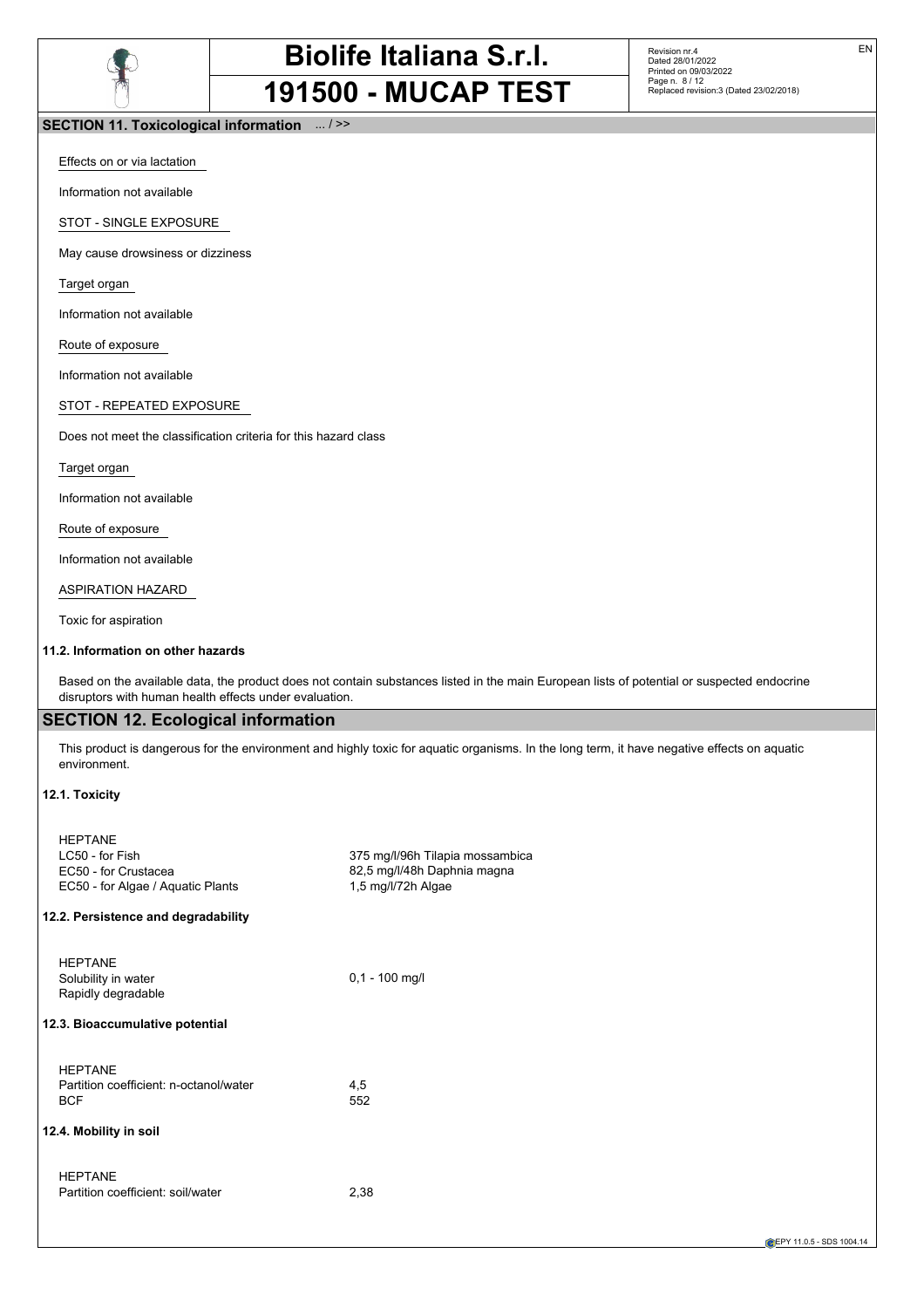

### **SECTION 12. Ecological information** ... / >>

#### **12.5. Results of PBT and vPvB assessment**

On the basis of available data, the product does not contain any PBT or vPvB in percentage ≥ than 0,1%.

#### **12.6. Endocrine disrupting properties**

Based on the available data, the product does not contain substances listed in the main European lists of potential or suspected endocrine disruptors with environmental effects under evaluation.

#### **12.7. Other adverse effects**

Information not available

# **SECTION 13. Disposal considerations**

#### **13.1. Waste treatment methods**

Reuse, when possible. Product residues should be considered special hazardous waste. The hazard level of waste containing this product should be evaluated according to applicable regulations.

Disposal must be performed through an authorised waste management firm, in compliance with national and local regulations. Waste transportation may be subject to ADR restrictions.

CONTAMINATED PACKAGING

Contaminated packaging must be recovered or disposed of in compliance with national waste management regulations.

# **SECTION 14. Transport information**

#### **14.1. UN number or ID number**

ADR / RID, IMDG, IATA: 1206

#### **14.2. UN proper shipping name**

| ADR / RID:        | <b>HEPTANES SOLUTION</b> |
|-------------------|--------------------------|
| IMDG <sup>.</sup> | <b>HEPTANES SOLUTION</b> |
| IATA:             | <b>HEPTANES SOLUTION</b> |

#### **14.3. Transport hazard class(es)**

| ADR / RID: | Class: 3 | Label: 3 |
|------------|----------|----------|
| IMDG:      | Class: 3 | Label: 3 |
| IATA:      | Class: 3 | Label: 3 |



#### **14.4. Packing group**

ADR / RID, IMDG, IATA: II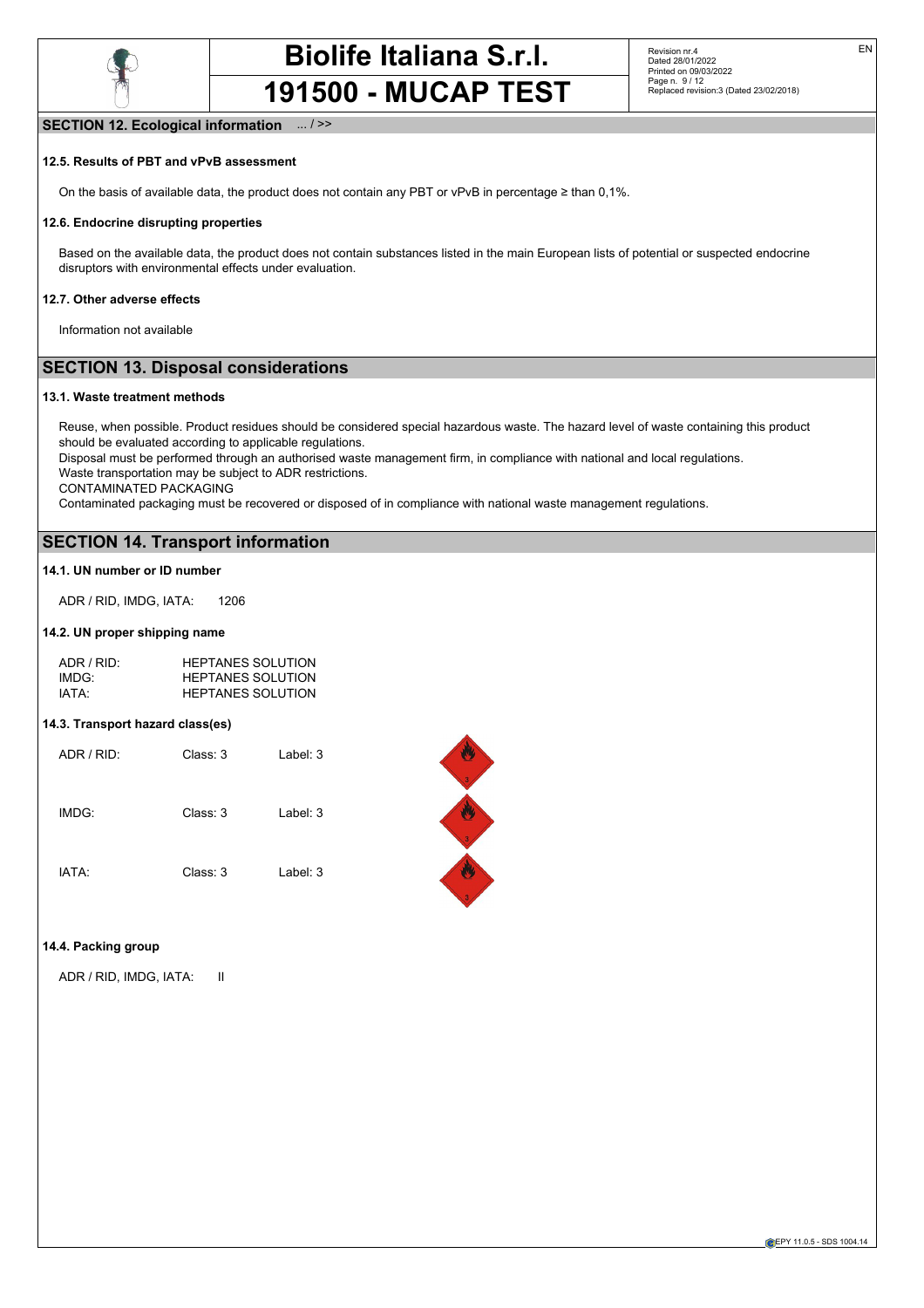

Revision nr.4 Dated 28/01/2022 Printed on 09/03/2022 Page n. 10 / 12 Replaced revision:3 (Dated 23/02/2018)

### **SECTION 14. Transport information** ... / >>

### **14.5. Environmental hazards**

| ADR / RID:                         | <b>Environmentally Hazardous</b>         |                                                                                              |                                |
|------------------------------------|------------------------------------------|----------------------------------------------------------------------------------------------|--------------------------------|
| IMDG:                              | <b>Marine Pollutant</b>                  |                                                                                              |                                |
| IATA:                              | NO.                                      |                                                                                              |                                |
|                                    |                                          | For Air transport, environmentally hazardous mark is only mandatory for UN 3077 and UN 3082. |                                |
| 14.6. Special precautions for user |                                          |                                                                                              |                                |
| ADR / RID:                         | HIN - Kemler: 33<br>Snecial provision: - | Limited Quantities: 1 L                                                                      | Tunnel restriction code: (D/E) |

|       | Special provision: - |                          |                             |
|-------|----------------------|--------------------------|-----------------------------|
| IMDG: | EMS: F-E, S-D        | Limited Quantities: 1 L  |                             |
| IATA: | Cargo:               | Maximum quantity: 60 L   | Packaging instructions: 364 |
|       | Pass.:               | Maximum quantity: 5 L    | Packaging instructions: 353 |
|       | Special provision:   | $\overline{\phantom{0}}$ |                             |

## **14.7. Maritime transport in bulk according to IMO instruments**

Information not relevant

# **SECTION 15. Regulatory information**

**15.1. Safety, health and environmental regulations/legislation specific for the substance or mixture**

Seveso Category - Directive 2012/18/EU: P5c-E1

Restrictions relating to the product or contained substances pursuant to Annex XVII to EC Regulation 1907/2006

**Product** Point 3 - 40 Contained substance Point 75

Regulation (EU) 2019/1148 - on the marketing and use of explosives precursors Not applicable

Substances in Candidate List (Art. 59 REACH) On the basis of available data, the product does not contain any SVHC in percentage ≥ than 0,1%.

Substances subject to authorisation (Annex XIV REACH) None

Substances subject to exportation reporting pursuant to Regulation (EU) 649/2012: **None** 

Substances subject to the Rotterdam Convention: **None** 

Substances subject to the Stockholm Convention:

**None** 

Healthcare controls

Workers exposed to this chemical agent must not undergo health checks, provided that available risk-assessment data prove that the risks related to the workers' health and safety are modest and that the 98/24/EC directive is respected.

### **15.2. Chemical safety assessment**

A chemical safety assessment has not been performed for the preparation/for the substances indicated in section 3.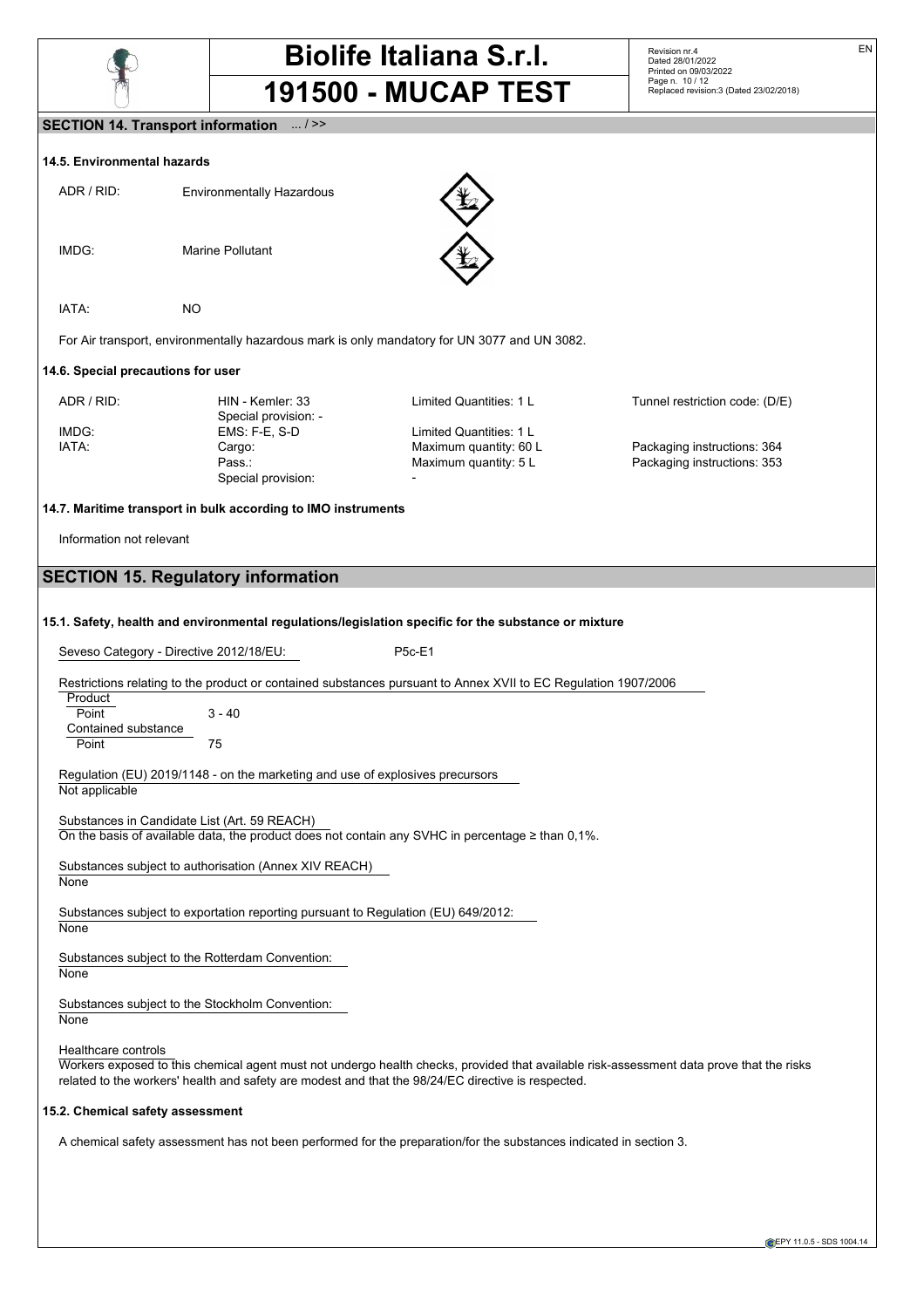

Revision nr.4 Dated 28/01/2022 Printed on 09/03/2022 Page n. 11 / 12 Replaced revision:3 (Dated 23/02/2018)

# **SECTION 16. Other information**

Text of hazard (H) indications mentioned in section 2-3 of the sheet:

| Flam. Lig. 2             | Flammable liquid, category 2                                       |
|--------------------------|--------------------------------------------------------------------|
| Asp. Tox. 1              | Aspiration hazard, category 1                                      |
| Skin Irrit. 2            | Skin irritation, category 2                                        |
| STOT SE 3                | Specific target organ toxicity - single exposure, category 3       |
| <b>Aquatic Acute 1</b>   | Hazardous to the aquatic environment, acute toxicity, category 1   |
| <b>Aquatic Chronic 1</b> | Hazardous to the aquatic environment, chronic toxicity, category 1 |
| H <sub>225</sub>         | Highly flammable liquid and vapour.                                |
| H304                     | May be fatal if swallowed and enters airways.                      |
| H315                     | Causes skin irritation.                                            |
| H336                     | May cause drowsiness or dizziness.                                 |
| H400                     | Very toxic to aquatic life.                                        |
| H410                     | Very toxic to aquatic life with long lasting effects.              |

#### LEGEND:

- ADR: European Agreement concerning the carriage of Dangerous goods by Road
- ATE: Acute Toxicity Estimate
- CAS: Chemical Abstract Service Number
- CE50: Effective concentration (required to induce a 50% effect)
- CE: Identifier in ESIS (European archive of existing substances)
- CLP: Regulation (EC) 1272/2008
- DNEL: Derived No Effect Level
- EmS: Emergency Schedule
- GHS: Globally Harmonized System of classification and labeling of chemicals
- IATA DGR: International Air Transport Association Dangerous Goods Regulation
- IC50: Immobilization Concentration 50%
- IMDG: International Maritime Code for dangerous goods
- IMO: International Maritime Organization
- INDEX: Identifier in Annex VI of CLP
- LC50: Lethal Concentration 50%
- LD50: Lethal dose 50%
- OEL: Occupational Exposure Level
- PBT: Persistent bioaccumulative and toxic as REACH Regulation
- PEC: Predicted environmental Concentration
- PEL: Predicted exposure level
- PNEC: Predicted no effect concentration
- REACH: Regulation (EC) 1907/2006
- RID: Regulation concerning the international transport of dangerous goods by train
- TLV: Threshold Limit Value
- TLV CEILING: Concentration that should not be exceeded during any time of occupational exposure.
- TWA: Time-weighted average exposure limit
- TWA STEL: Short-term exposure limit
- VOC: Volatile organic Compounds
- vPvB: Very Persistent and very Bioaccumulative as for REACH Regulation
- WGK: Water hazard classes (German).

### GENERAL BIBLIOGRAPHY

- 1. Regulation (EC) 1907/2006 (REACH) of the European Parliament
- 2. Regulation (EC) 1272/2008 (CLP) of the European Parliament
- 3. Regulation (EU) 2020/878 (II Annex of REACH Regulation)
- 4. Regulation (EC) 790/2009 (I Atp. CLP) of the European Parliament
- 5. Regulation (EU) 286/2011 (II Atp. CLP) of the European Parliament
- 6. Regulation (EU) 618/2012 (III Atp. CLP) of the European Parliament
- 7. Regulation (EU) 487/2013 (IV Atp. CLP) of the European Parliament
- 8. Regulation (EU) 944/2013 (V Atp. CLP) of the European Parliament
- 9. Regulation (EU) 605/2014 (VI Atp. CLP) of the European Parliament
- 10. Regulation (EU) 2015/1221 (VII Atp. CLP) of the European Parliament
- 11. Regulation (EU) 2016/918 (VIII Atp. CLP) of the European Parliament
- 12. Regulation (EU) 2016/1179 (IX Atp. CLP)
- 13. Regulation (EU) 2017/776 (X Atp. CLP)
- 14. Regulation (EU) 2018/669 (XI Atp. CLP)
- 15. Regulation (EU) 2019/521 (XII Atp. CLP)
- 16. Delegated Regulation (UE) 2018/1480 (XIII Atp. CLP)
- 17. Regulation (EU) 2019/1148